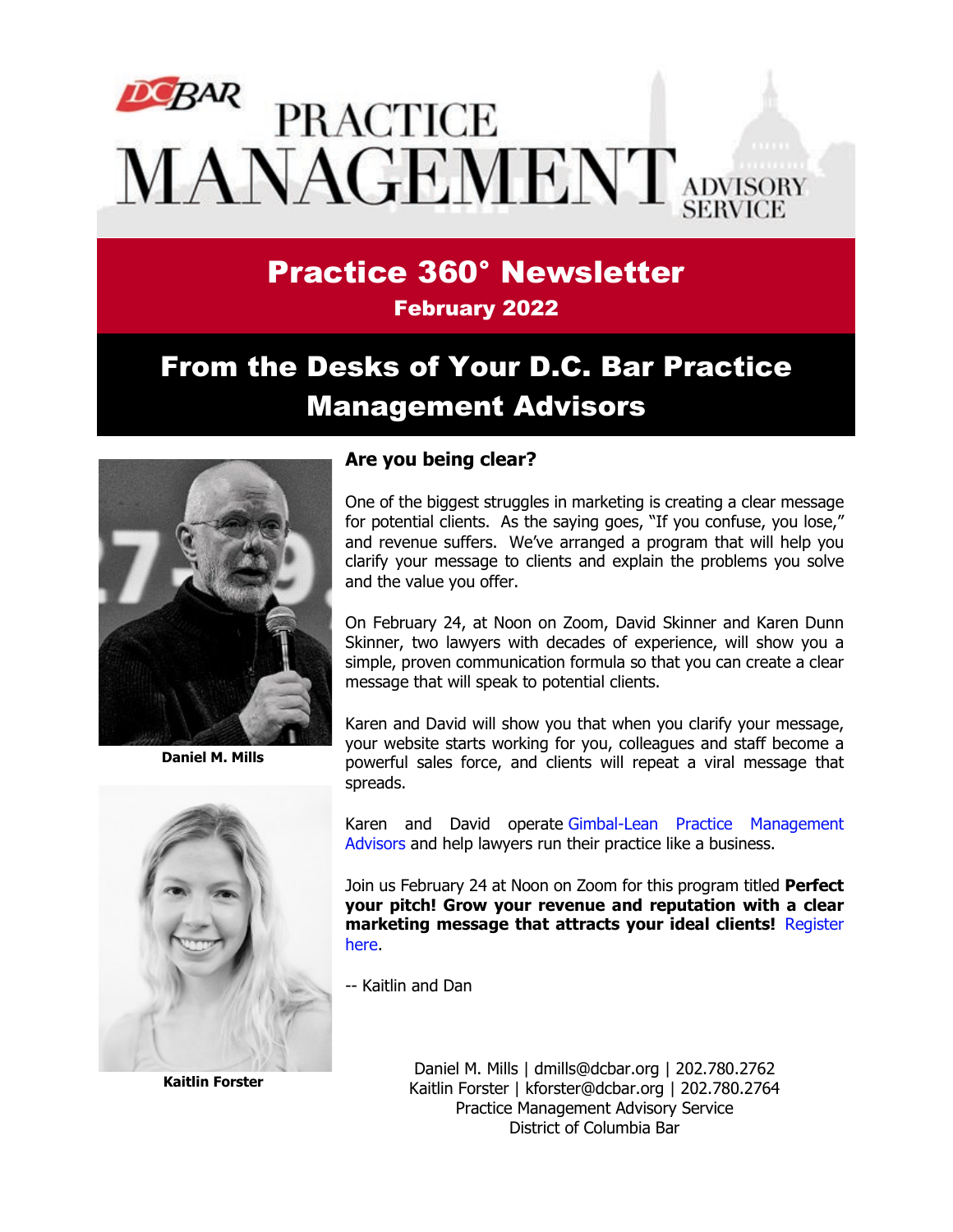## Lunch and Learn



**All Lunch and Learn programs begin at Noon on Zoom.**

Register for any or all at [lunchandlearn@dcbar.org](mailto:lunchandlearn@dcbar.org?subject=Lunch%20and%20Learn)

#### **February 24, 2022** Perfect Your Pitch | Grow Your Revenue and Reputation with a Clear Marketing Message That Attracts Your Ideal Clients



#### Read more at **[Small Firm Lunch](https://www.dcbar.org/for-lawyers/practice-management-advisory-service/courses-and-trainings/small-firm-lunch-and-learn-series?utm_source=Real%20Magnet&utm_medium=INSERT_CHANNEL&utm_campaign=INSERT_LINK_ID) and Learn Series**

All programs begin at Noon. You may attend by Zoom video conference. Register for any or all [here.](https://www.dcbar.org/for-lawyers/practice-management-advisory-service/courses-and-trainings/small-firm-lunch-and-learn-series?utm_source=Real%20Magnet&utm_medium=INSERT_CHANNEL&utm_campaign=INSERT_LINK_ID)

The *Lunch and Learn Series* is [here.](https://www.dcbar.org/for-lawyers/practice-management-advisory-service/courses-and-trainings/small-firm-lunch-and-learn-series?utm_source=Real%20Magnet&utm_medium=INSERT_CHANNEL&utm_campaign=INSERT_LINK_ID) New programs are added regularly. Recordings and materials from recent programs are [here.](https://www.dcbar.org/for-lawyers/practice-management-advisory-service/courses-and-trainings/small-firm-lunch-and-learn-series/past-lunch-and-learn-programs?utm_source=Real%20Magnet&utm_medium=INSERT_CHANNEL&utm_campaign=INSERT_LINK_ID) If you have an idea for a program, let us know at: [lunchandlearn@dcbar.org.](mailto:lunchandlearn@dcbar.org)

And if you missed Are You Lawyering or Laboring with Maddy Martin, How Hive Mind Can Help Your Law Firm with Sara Kropf, Pratibha Agarwal & Jane Lemley, A Higher Bar: How to **Exceed Client Expectations in a Virtual World with Tim Bedford of Ruby.com, Protect Your** Law Firm from the Biggest Security Threats of 2021 with Tom Lambotte, What Small Firm Lawyers Need to Know about Malpractice & Cyber Insurance with Mark Lefever, Local SEO for Law Firms with Casey Meraz, Automating Billing and Accounting for Lawyers with Deborah Schaefer, Write Your Marketing Plan Now with Mary Ellen Hickman, 20 Ways to Increase You Firm's Online Visibility with Annette Choti, Next Level Online Oral Communication & Advocacy Skills with Christine Clapp, Collaborative Law Practice with Alice Ahearn & Emily Baker, the 5 Most Common Trust Accounting Mistakes with Tom Boyle, or any other programs this year, here are the [recordings and materials.](https://www.dcbar.org/for-lawyers/practice-management-advisory-service/courses-and-trainings/small-firm-lunch-and-learn-series/past-lunch-and-learn-programs?utm_source=Real%20Magnet&utm_medium=INSERT_CHANNEL&utm_campaign=INSERT_LINK_ID)

## Basic Training & Beyond



**Here is how to start, grow and manage a law firm in a large, urban market during a pandemic.** Our monthly [Basic Training & Beyond](http://www.mmsend31.com/link.cfm?r=zvkjaWqFFUTRz65Avl-Ftw%7E%7E&pe=c3ph7NU-Re1l6uj-xoZC_Nqnf2HGTrpIRRfl_qZmlgZN_I06rShTZ-AlGs0Wp7CGgKUozsdU2izsioLhmXaRbg%7E%7E&t=prXb-jowJMuBRf73r4YKRA%7E%7E)**,** is set for February 9 and 16 (9:15 a.m. – 4:30 p.m.)

We will meet by Zoom videoconference. [Register here.](http://www.mmsend31.com/link.cfm?r=zvkjaWqFFUTRz65Avl-Ftw%7E%7E&pe=BxjSlIjTK_3i3Os02s37pODjnSEaSaIBfLm0UarKy-K07-G29KY0F7SoVNdKQgSYIVrXVvuyFBcMiPY5X35JOA%7E%7E&t=prXb-jowJMuBRf73r4YKRA%7E%7E)

This program has been presented 290 times for more than 4,000 lawyers over the last thirteen years and many have launched and are operating small law firms. We keep in touch with many small firms and what we learn informs the content for this program.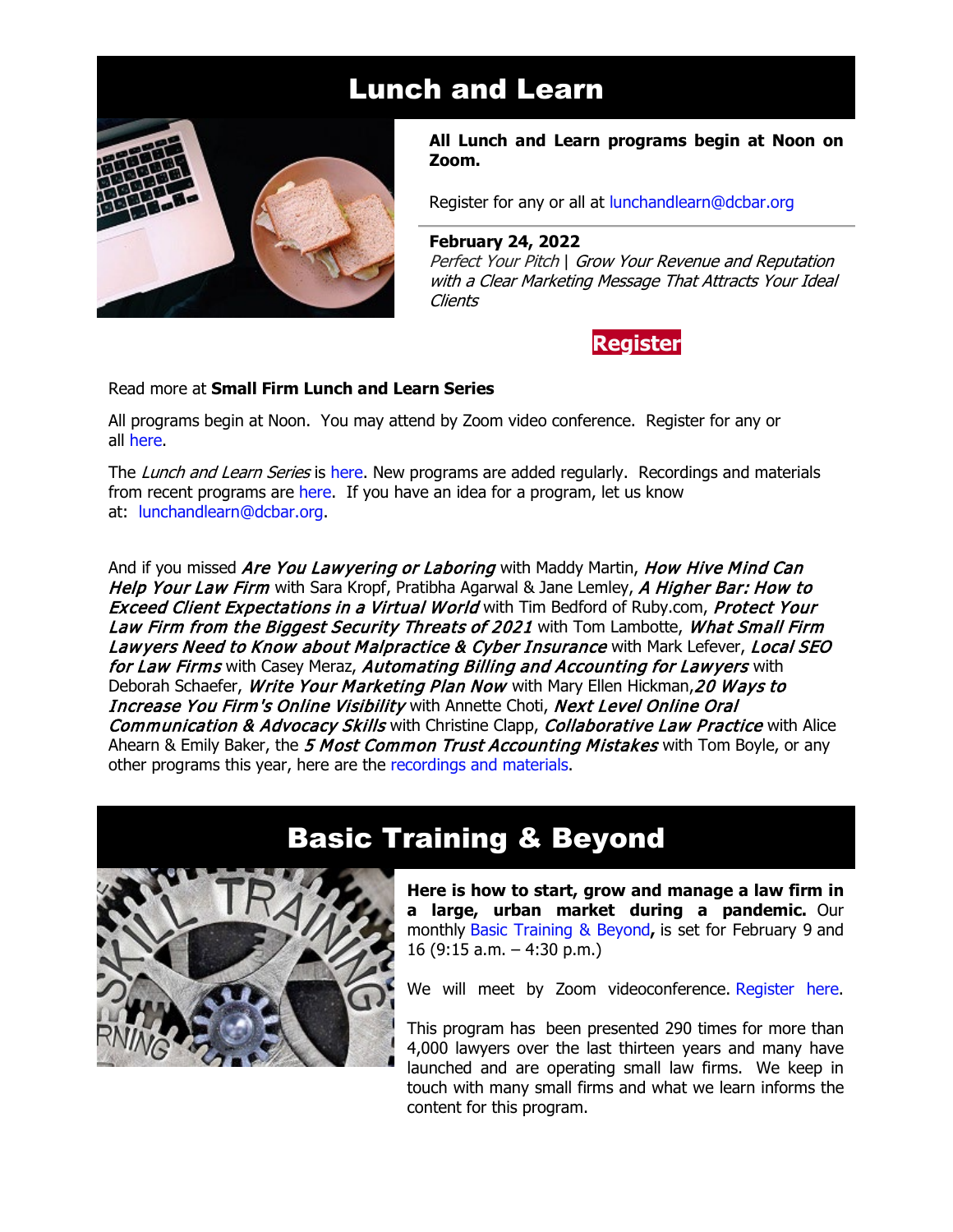### Managing Money



#### PMAS Calendar

#### **February 2022**

**February 9** – Day 1 of Basic Training & Beyond **February 16** – Day 2 of Basic Training & Beyond **February 24** – Perfect Your Pitch | Grow Your Revenue and Reputation with a Clear Marketing Message That Attracts Your Ideal Clients

Learn how to onboard a new client by creating the appropriate fee agreement; make the proper entries onto the client ledger and trust account, when needed; track the established earning mechanism; and make proper entries in the firm's operating or business account.

[Register for an upcoming session or schedule a session](https://www.dcbar.org/for-lawyers/practice-management-advisory-service/courses-and-trainings/managing-money?utm_source=Real%20Magnet&utm_medium=INSERT_CHANNEL&utm_campaign=INSERT_LINK_ID)  [for your firm here.](https://www.dcbar.org/for-lawyers/practice-management-advisory-service/courses-and-trainings/managing-money?utm_source=Real%20Magnet&utm_medium=INSERT_CHANNEL&utm_campaign=INSERT_LINK_ID) 

# PMAS Links and Free Downloads

[Law Firm Management Assessment \(Self-Check\)](https://www.dcbar.org/for-lawyers/practice-management-advisory-service/practice-tips-and-compliance/self-check?utm_source=Real%20Magnet&utm_medium=INSERT_CHANNEL&utm_campaign=INSERT_LINK_ID)

[Small firm legal trends and compensation reports](https://www.dcbar.org/for-lawyers/practice-management-advisory-service/courses-and-trainings/basic-training-beyond/basic-training-beyond-supplements?utm_source=Real%20Magnet&utm_medium=INSERT_CHANNEL&utm_campaign=INSERT_LINK_ID)

[e-Manual for Basic Training & Beyond](https://documentcloud.adobe.com/link/review?uri=urn:aaid:scds:US:2182dc5f-4a8c-435d-bb76-280eddc57a6d)

[More PMAS programs](https://www.dcbar.org/for-lawyers/practice-management-advisory-service/courses-and-trainings?utm_source=Real%20Magnet&utm_medium=INSERT_CHANNEL&utm_campaign=INSERT_LINK_ID)

#### **Ethics**

Here is new ethics guidance on **Lawyer-Directors Representing Entity-Clients,** [Legal Ethics Opinion 382](https://www.dcbar.org/For-Lawyers/Legal-Ethics/Ethics-Opinions-210-Present/Ethics-Opinion-382?utm_source=Real%20Magnet&utm_medium=INSERT_CHANNEL&utm_campaign=INSERT_LINK_ID)**.**

#### Other Events

For the results of the groundbreaking study on attorney mental health and well-being, [click here.](https://www.dcbar.org/news-events/news/california-lawyers-association-and-the-d-c-bar-ann?utm_source=Real%20Magnet&utm_medium=INSERT_CHANNEL&utm_campaign=INSERT_LINK_ID)

[Continuing Legal Education programs](https://dcbar.inreachce.com/SearchResults?searchType=1&category=b7426509-0fca-4650-bf8a-8c9ace05de88)

[Communities Events](https://join.dcbar.org/eweb/DynamicPage.aspx?site=dcbar&webcode=EventList&utm_source=Real%20Magnet&utm_medium=INSERT_CHANNEL&utm_campaign=INSERT_LINK_ID)

[Pro Bono Center training programs](https://www.dcbar.org/pro-bono/resources-and-training/pro-bono-center-training-program?utm_source=Real%20Magnet&utm_medium=INSERT_CHANNEL&utm_campaign=INSERT_LINK_ID)

## COVID Resources

[Coping During COVID-19: You Are Not Alone](https://www.dcbar.org/news-events/news/coping-during-covid-19-you-are-not-alone?utm_source=Real%20Magnet&utm_medium=INSERT_CHANNEL&utm_campaign=INSERT_LINK_ID) (D.C. Bar, Lawyer Assistance Program)

[COVID-19 and Well-Being](https://dcbarcms-uat3.i3digital.com/DCBar/i3Base/DCBar/For%20Lawyers/Lawyer%20Assistance%20Program/PDFs/covid-19-and-well-being.pdf) (D.C. Bar, Lawyer Assistance Program)

[Well-Being Tips for Working at Home](https://dcbarcms-uat3.i3digital.com/DCBar/i3Base/DCBar/For%20Lawyers/Lawyer%20Assistance%20Program/PDFs/Wellness-Tips-Working-From-Home.pdf) (D.C. Bar, Lawyer Assistance Program)

[Bracing for the Unexpected: Disaster Preparedness for](https://www.dcbar.org/news-events/news/bracing-for-the-unexpected-disaster-preparedness-f?utm_source=Real%20Magnet&utm_medium=INSERT_CHANNEL&utm_campaign=INSERT_LINK_ID)  [Lawyers](https://www.dcbar.org/news-events/news/bracing-for-the-unexpected-disaster-preparedness-f?utm_source=Real%20Magnet&utm_medium=INSERT_CHANNEL&utm_campaign=INSERT_LINK_ID) (D.C. Bar, Practice Management Advisory Service)

[Quick Start Guide to Launching a Firm During the](https://www.dcbar.org/getmedia/d28b7c4b-3dcb-419e-828d-fdc2340588f9/Career-disruption-setting-up-a-law-firm-quickly-resources?utm_source=Real%20Magnet&utm_medium=INSERT_CHANNEL&utm_campaign=INSERT_LINK_ID)  [Pandemic](https://www.dcbar.org/getmedia/d28b7c4b-3dcb-419e-828d-fdc2340588f9/Career-disruption-setting-up-a-law-firm-quickly-resources?utm_source=Real%20Magnet&utm_medium=INSERT_CHANNEL&utm_campaign=INSERT_LINK_ID) (D.C. Bar, Practice Management Advisory Service)

[New Law Firm Quick Start Technology Guide](https://www.dcbar.org/getmedia/34a3addd-9a13-4fc7-8e68-fbc2be8b50e0/Quick-start-Tech-Guide-final?utm_source=Real%20Magnet&utm_medium=INSERT_CHANNEL&utm_campaign=INSERT_LINK_ID) (D.C. Bar, Practice Management Advisory Service)

[Working Remotely During the Pandemic: A Guide to Bar](https://www.dcbar.org/news-events/news/working-remotely-during-the-pandemic-a-guide-to-ba?utm_source=Real%20Magnet&utm_medium=INSERT_CHANNEL&utm_campaign=INSERT_LINK_ID)  [Member Benefits](https://www.dcbar.org/news-events/news/working-remotely-during-the-pandemic-a-guide-to-ba?utm_source=Real%20Magnet&utm_medium=INSERT_CHANNEL&utm_campaign=INSERT_LINK_ID) (D.C. Bar, Practice Management Advisory Service)